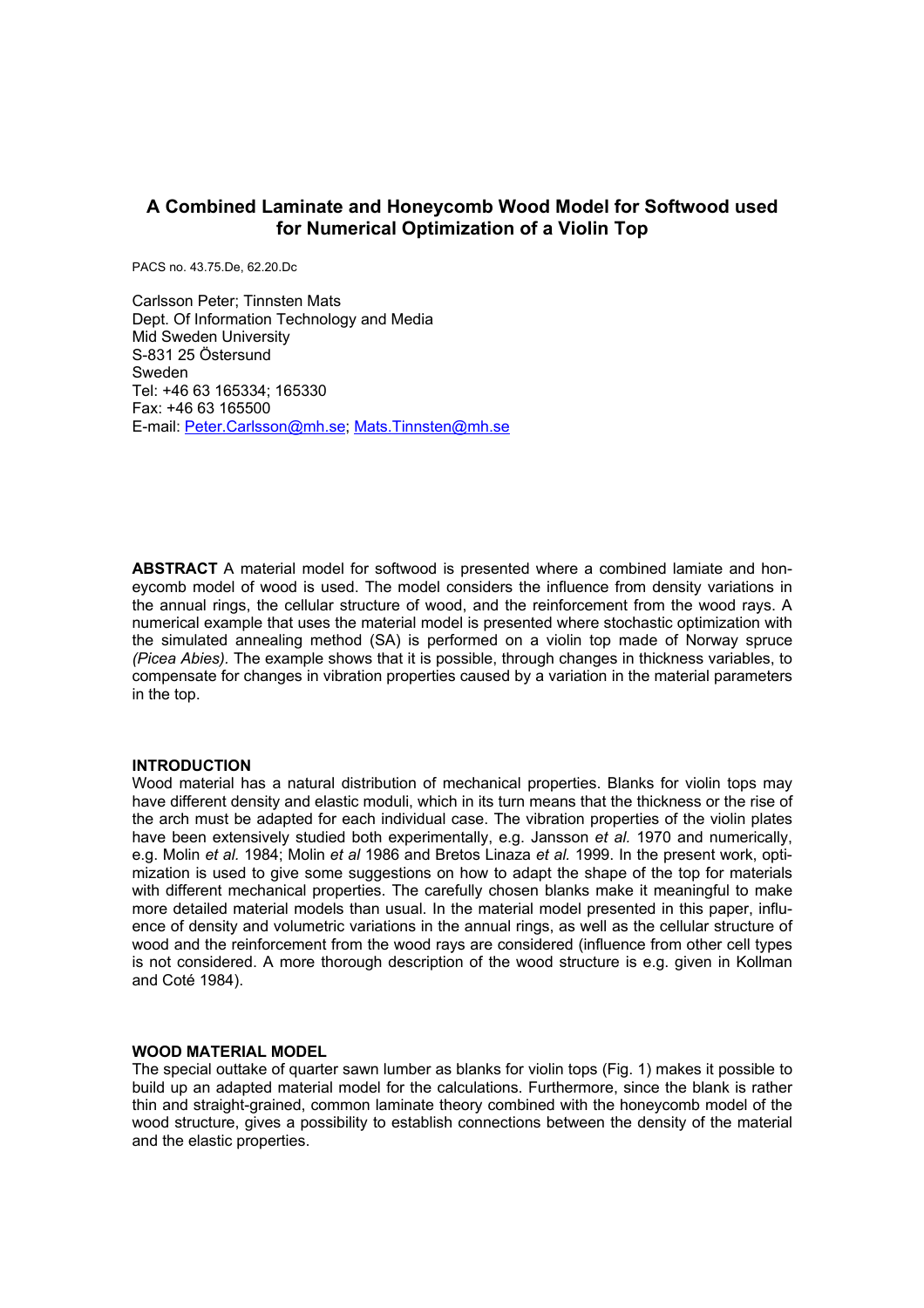



**Fig. 1.** A quarter sawn board to the left, showing the edge of the annual rings on its broad face, and a flat sawn board to right showing the side of the rings (adapted from Simpson 1991).

**Fig. 2**. Schematic model of the wood material with concentrated volume fractions of earlywood (to the left), latewood (to the right), and wood rays (cylinder in the middle).

List Of Symbols

 $E_a$ ,  $E_b$ , *E<sub>t</sub>*, elastic moduli in the axial (longitudinal), radial and tangential direction according to Figure 2.

 $\overline{E}_{ae}$ ,  $E_{ab}$ ,  $E_{re}$ ,  $E_{rl}$  etc, elastic moduli for earlywood and latewood in the axial direction etc.

*Ewr* elastic modulus in radial direction for wood rays.

 $E_a^C$ ,  $E_a^C$ , elastic moduli of the cell wall in the axial and transverse directions.

 $E_{\text{wr}}^{\text{C}}$ , elastic modulus of the wood ray cell wall in radial direction.

*Gar,* shear modulus in the *a-r* direction.

*Gare, Garl,* shear moduli for earlywood and latewood.

*G*<sup>*C*</sup><sub>*at*</sub>, shear modulus of cell wall in the *a-r* direction.

*Ve, Vl, Vwr,* volume fractions of earlywood, latewood and wood rays in the blank, see Fig 2.  $\rho$ , density of the blank (top).

 $\rho$ <sub>e</sub>,  $\rho$ <sub>*l</sub>*,  $\rho$ <sub>wr</sub>, density of earlywood, latewood, and wood rays in the blank.</sub>

 $\rho_c$ , density of the cell wall.

### Laminate Model Of Annual Rings

The orientation of the lighter and weaker earlywood, together with the darker and stronger latewood, builds up a laminate in a violin top according to Figure 3. Also, the thin material (about 3 mm) in the completed top makes the curvature of the annual rings negligible. The orientation of the fibres in the axial directions, and the lamina structure of earlywood and latewood in the transverse directions, would normally lead to an expected relationship of the elastic moduli as  $E_a \gg E_t \gg E_r$ , but since the wood rays serve as a reinforcement in the radial direction, the relationship is  $E_a \gg E_r \gg E_t$ . (Other factors are also believed to contribute to the relationship, such as different properties of the cell wall in the radial direction compared to the tangential, different angle of microfibrils in radial and tangential surfaces etc.) If the influence of the wood rays is neglected in the longitudinal and tangential directions, the elastic moduli in these directions, *Ea* and  $E_t$ , are given by "the rule of mixtures" (see e.g. Hull 1981) as

$$
E_a = \frac{V_e}{V_e + V_l} E_{ae} + \frac{V_l}{V_e + V_l} E_{al}
$$
 (1)

and

$$
E_{t} = \frac{V_{e}}{V_{e} + V_{l}} E_{te} + \frac{V_{l}}{V_{e} + V_{l}} E_{tl}
$$
\n(2)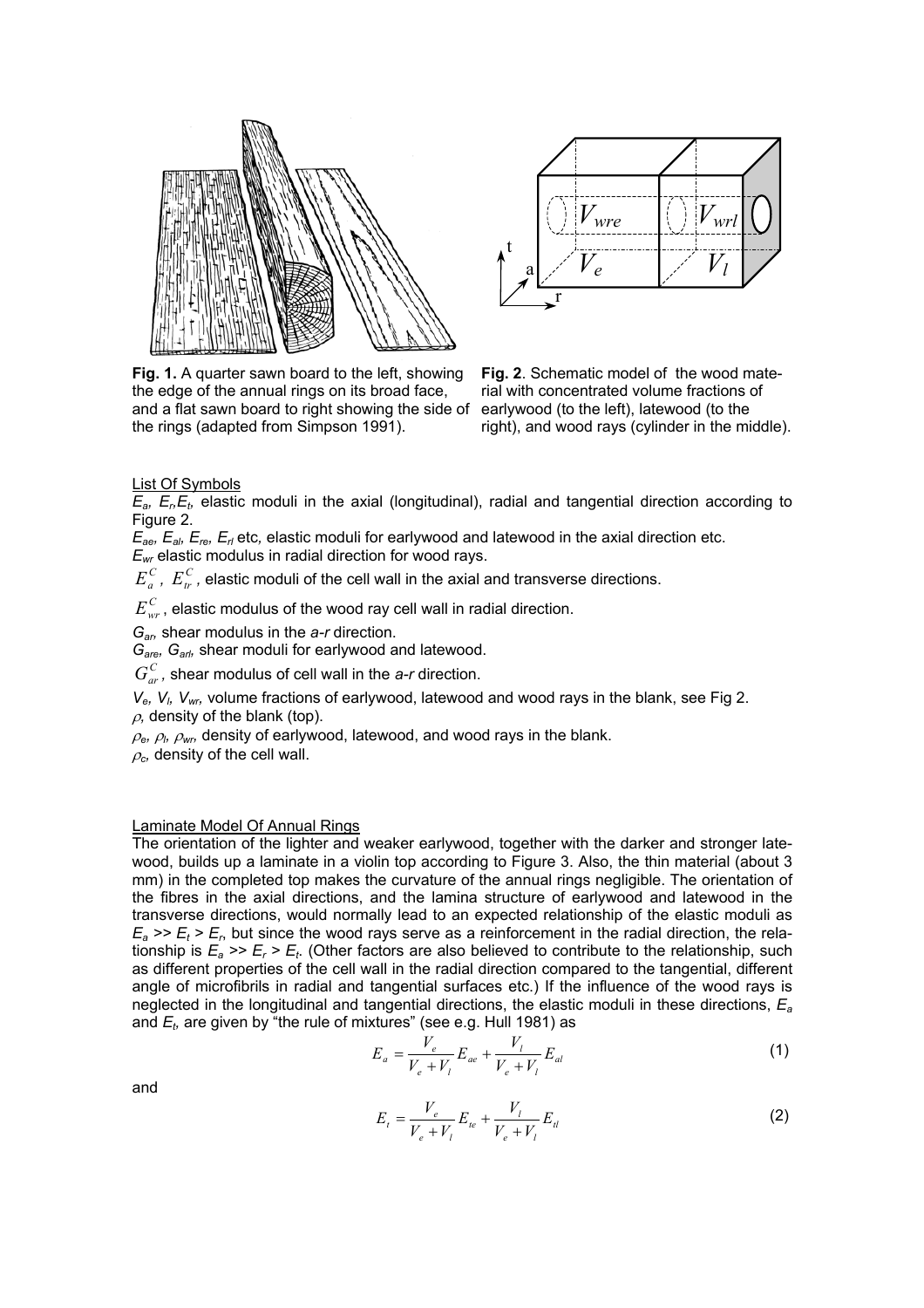



**Fig. 3**. Violin top with orientation of the annual rings with earlywood and latewood lamina. Tangential direction is perpendicular to the surface of the top.

**Fig. 4.** Honeycomb model of the wood cells with cut in the transversal (radial and tangential) plane. Axial direction is perpendicular to these directions (adapted from Gibson and Ashby 1998).

(Volume fractions according to Fig. 2, more details is given in Carlsson and Tinnsten 2001) To estimate the influence of the wood rays in the radial direction, separate calculations must be made in the earlywood and the latewood. If elastic moduli for the wood ray reinforced material are notated by  $\,E_{re}'$  and  $\,E_{rl}'$ , and parallel displacements are assumed, common laminate theory gives

$$
E'_{re} = V_{wre} E_{wr} + (1 - V_{wre}) E_{re}
$$
 (3)

$$
E'_{rl} = V_{wrl} E_{wr} + (1 - V_{wrl}) E_{rl}
$$
 (4)

where the volume fractions of wood rays in earlywood and latewood,  $V_{wre}$  and  $V_{wrl}$ , are given by  $i = e, l$  $V_e + V$  $V_{\text{wri}} = V_{\text{wri}} \frac{V}{I}$ *e l*  $V_{wri} = V_{wr} \frac{V_i}{V_e + V_i}, \quad i = e, l$  (i.e. earlywood and latewood, see Fig. 2). The total elastic mo-

dulus in the radial direction, *Er,* is therefore, with (3) and (4), given by

$$
\frac{1}{E_r} = \frac{V_e}{(V_e + V_l)} \frac{1}{E'_{re}} + \frac{V_l}{(V_e + V_l)} \frac{1}{E'_{rl}}
$$
(5)

The shear modulus in the *a-r* direction, *Gar,* is given by

$$
\frac{1}{G_{ar}} = \frac{V_e}{(V_e + V_l)} \frac{1}{G_{are}} + \frac{V_l}{(V_e + V_l)} \frac{1}{G_{arl}}
$$
(6)

### Honeycomb Model Of Wood Cells

The cellular structure of the wood material has a great influence of the mechanical properties in different directions. On a millimetre scale, however, the honeycomb model gives a rather good description of the wood cells, see Figure 4. Furthermore, it gives a connection between the relative density of the wood and elastic moduli in different directions. Relative density is the density of the wood divided with the density of the cell wall, where the latter density is almost constant for different species of trees (a more detailed description of the mechanics of the honeycomb structure is given in Gibson and Ashby 1998).

From the mechanics of the regular honeycomb, the following relations can be found between the relative density of the wood and the elastic parameters.

$$
E_{ai} = E_a^C \frac{\rho_i}{\rho_c}, \quad i = e, l \tag{7}
$$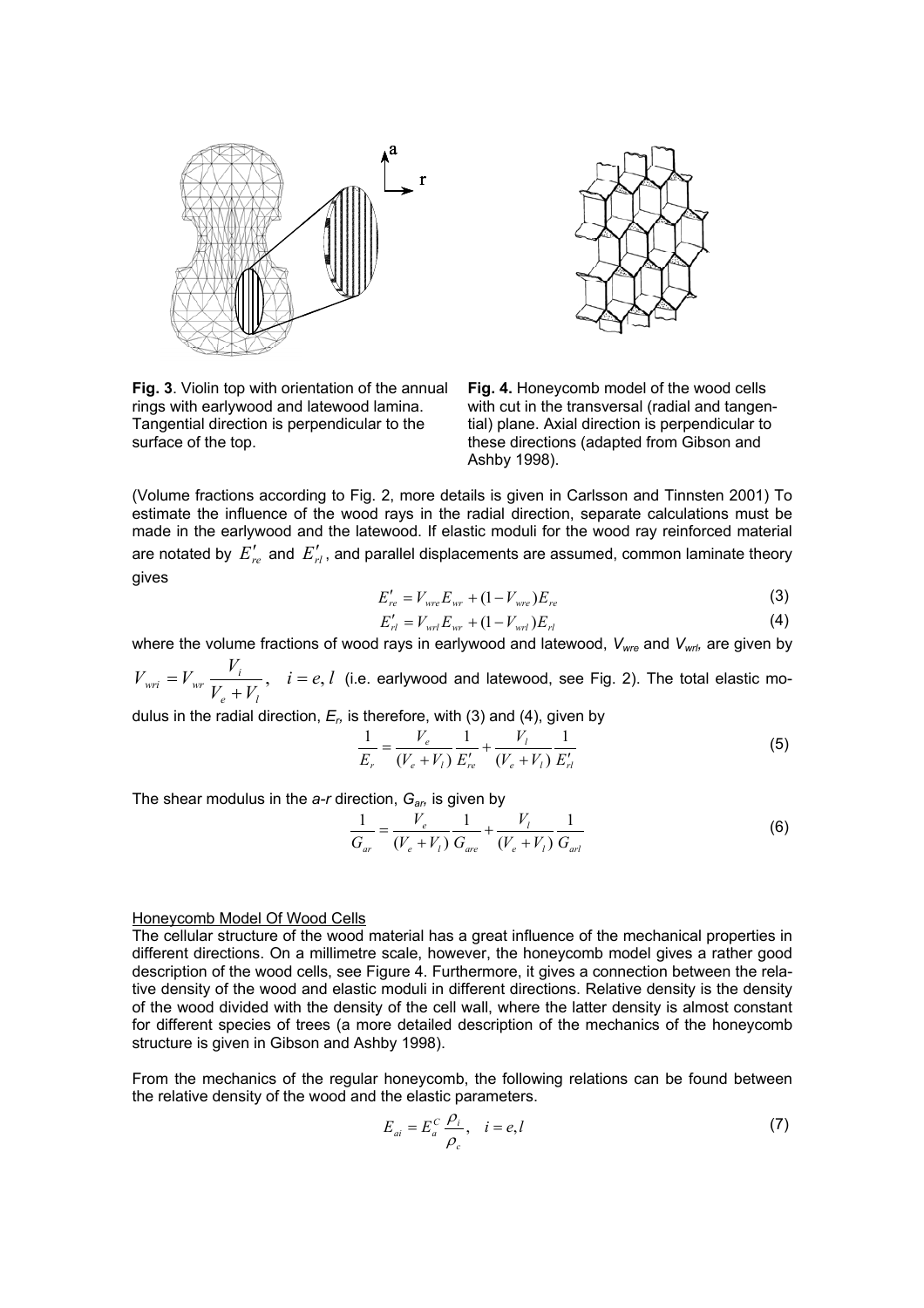$$
E_{ii} = 1.5 \cdot E_{ir}^c \left(\frac{\rho_i}{\rho_c}\right)^3, \quad i = e, l \tag{8}
$$

$$
E_{ri} = 1.5 \cdot E_{ir}^c \left(\frac{\rho_i}{\rho_c}\right)^3, \quad i = e, l \tag{9}
$$

and for the elastic modulus of the wood rays in radial direction

$$
E_{wr} = E_{wr}^C \frac{\rho_{wr}}{\rho_c} \,. \tag{10}
$$

For the shear modulus, *Gar,* the relation is

$$
G_{ari} = 0.5 \cdot G_{ar}^C \frac{\rho_i}{\rho_c}, \quad i = e, l \tag{11}
$$

which completes the relations of interest in this work.

#### Combined Laminate And Honeycomb Model

If the equations from the previous sections of the laminate model and the honeycomb model are combined, a material model that considers both the annual rings and the cellular structure of wood can be achieved. Furthermore, the model also offers relations between the relative density of the structure of the top and its elastic moduli. For the axial, elastic modulus, *Ea*, equations  $(1)$  and  $(7)$  gives

$$
E_a = \frac{E_a^C}{V_e + V_l} \left[ V_e \frac{\rho_e}{\rho_c} + V_l \frac{\rho_l}{\rho_c} \right]
$$
 (12)

and it is interesting to note that for a given density  $\rho$  of the blank, the value of  $E_{a}$ , under some assumptions, is independent of the densities of earlywood and latewood, <sup>ρ</sup>*e* and <sup>ρ</sup>*<sup>l</sup>* , and their volume fractions  $V_e$  and  $V_l$  (this is only guilty for  $E_a$ ). In tangential direction (2) and (8) gives

$$
E_{t} = \frac{1.5 E_{tr}^{C}}{V_{e} + V_{l}} \left[ V_{e} \left( \frac{\rho_{e}}{\rho_{c}} \right)^{3} + V_{l} \left( \frac{\rho_{l}}{\rho_{c}} \right)^{3} \right]
$$
(13)

and similar relations can be derived for *Er* and *Gar.* 

# **OPTIMIZATION AND ANALYSIS**

As optimization routine, the simulated annealing method (SA) is used. The method usually requires a large number of function evaluations to find the optimum design, but it will usually find the global optimum even for problems with several local minima (more information of the SA method is given in Goffe *et al.* 1994 and Tinnsten and Carlsson 2001). This quality makes SA very suitable for acoustic optimization where numerous local minima occur. The initial (reference) top is characterized by a given rise of the arch of the top, an initial thickness distribution, and an initial set of material parameters. In the optimization, the first three eigenmodes are studied, (Fig. 5). For the purpose of optimization the initial material parameter set is replaced with a new set. The objective problem is to recover the first three eigenfrequencies in the top with the new parameter set by altering the thickness distribution. The shell thickness (t<sub>i</sub>) at nodes along the bold line in Figure 5 are collected in one variable, and the thickness at nodes outside this line in another variable. The shell thickness at all other nodes are separately variables which gives a total number of variables *I* = 68. The optimization problem is formulated as:

*Minimize*

$$
z = \sum_{k=1}^{3} \alpha_k \cdot \left( f_k^{\text{initial}} - f_k^{\text{actual}} \right)^2 \tag{14}
$$

*subjected to*

$$
0.9 \cdot t_i^{\text{initial}} \le t_i^{\text{actual}} \le 1.1 \cdot t_i^{\text{initial}}; \quad i = 1, I \tag{15}
$$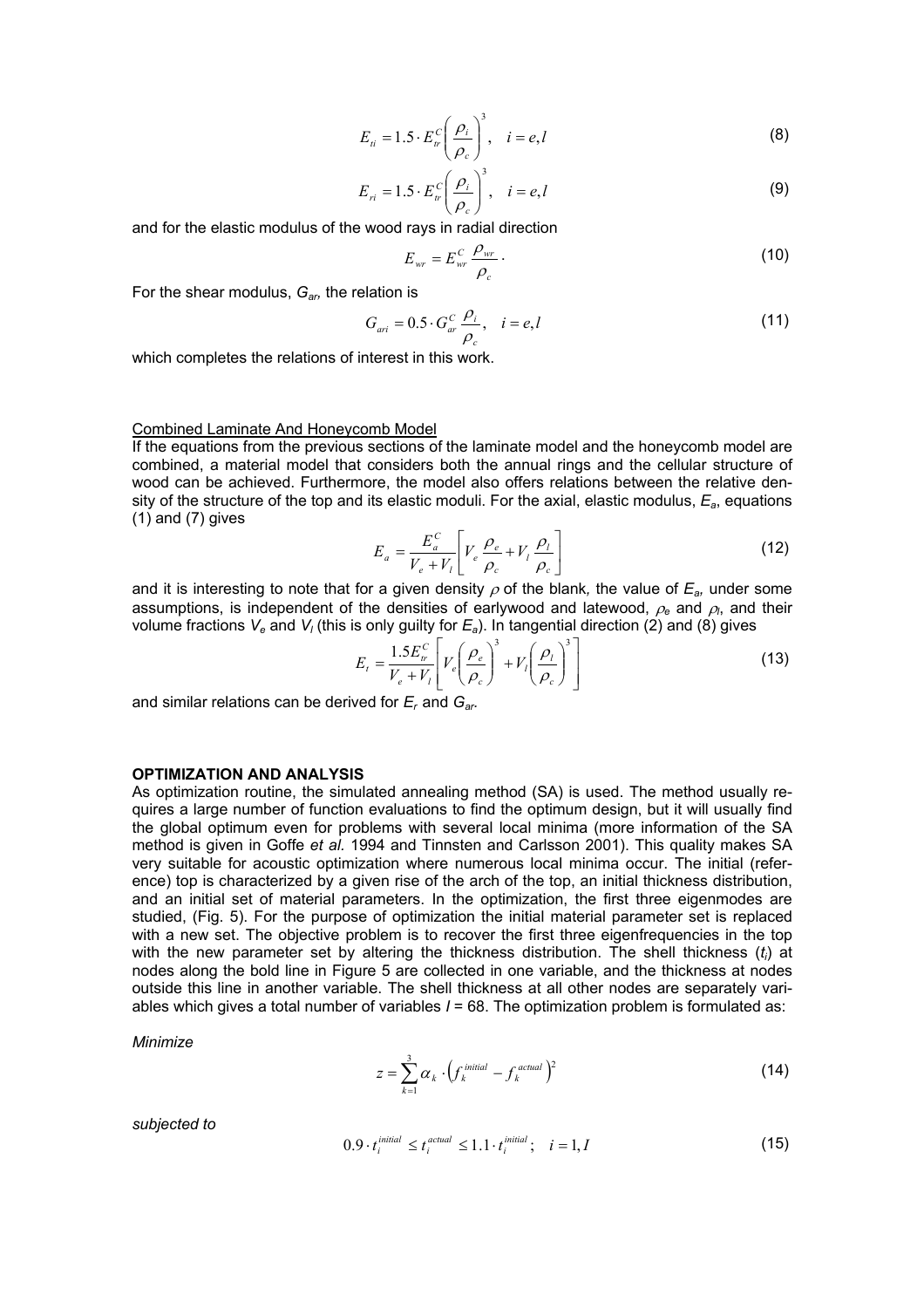where  $f_k^{\text{initial}}$  is the eigenfrequency for the initial top,  $f_k^{\text{actual}}$  is the eigenfrequency for the top with the new material set and actual variable set (*k*=1,3), and *I* is the number of thickness variables. The variables  $\alpha_k$  are so-called penalty variables.



**Fig. 5.** Discretization of the violin top, and studied eigenmodes, where top is mode 1, middle is mode 2, and bottom is mode 3.

**Fig. 6.** Change in thickness distribution to reach optimum (values are in [mm] and should be added to the initial to give the optimum thickness distribution).

The violin top is discretizised according to Figure 5. In the FE-analyses involved in the optimization, a modified version of the finite element code FEMP (Nilsson and Oldenburg 1983), an orthotropic shell element is used (Molin *et al.* 1984; Tinnsten *et al.* 1999). The nodes along the bolded line are prevented to move perpendicular to the plane but free in all other directions.

# **RESULTS**

Numerical calculations and optimization are performed on two tops with the same density but with one top (the reference top) with wide annual rings and another top with narrow annual rings. With material data according to Bucur (1995) and Gibson and Ashby (1998), the reference top with wide annual rings (see Carlsson and Tinnsten 2001 for more information) was given the following data: *Ea =* 9,470 MPa, *Er =* 637 MPa, and *Gar =* 644 MPa. Poissons ratio is given the (constant) value <sup>ν</sup>*ar* = 0.03. With an initial thickness distribution, and the material parameters given above, the studied eigenfrequencies were determined to  $f_1 = f_1^{initial} = 282.67 \text{ Hz}$ ,  $f_2 = f_2^{initial} = 508.81 \text{ Hz}$  and  $f_3 = f_3^{initial} = 544.37 \text{ Hz}$ . The other top with narrow annual rings got the following values of the elastic moduli: *E a =* 9,470 MPa, *Er =* 580  $f_2 = 505.54$  Hz and  $f_3 = 537.38$  Hz. These three frequencies are the first  $f_k^{actual}$ ,  $(k = 1,3)$ , in the  $f_1 = f_1^\text{optimal} = 282.61\,\text{Hz}$  ,  $f_2 = f_2^\text{optimal} = 508.57\,\text{Hz}$  and  $f_3 = f_3^\text{optimal} = 544.28\,\text{Hz}$  which gives a MPa, and *Gar =* 666 MPa. Poissons ratio is the same as before, i.e. <sup>ν</sup>*ar* = 0.03. The new material set together with the initial thickness resulted in the following eigenfrequencies:  $f_1 = 280.47 \,\text{Hz}$ , optimization process. After optimization of the top with narrow annual rings, a change in thickness distribution according to Figure 6 was proposed by the SA-routine. With the proposed thickness change of the top, the first three eigenfrequencies have changed to: maximal difference of -0.048 % from the initial eigenfrequencies of the reference top.